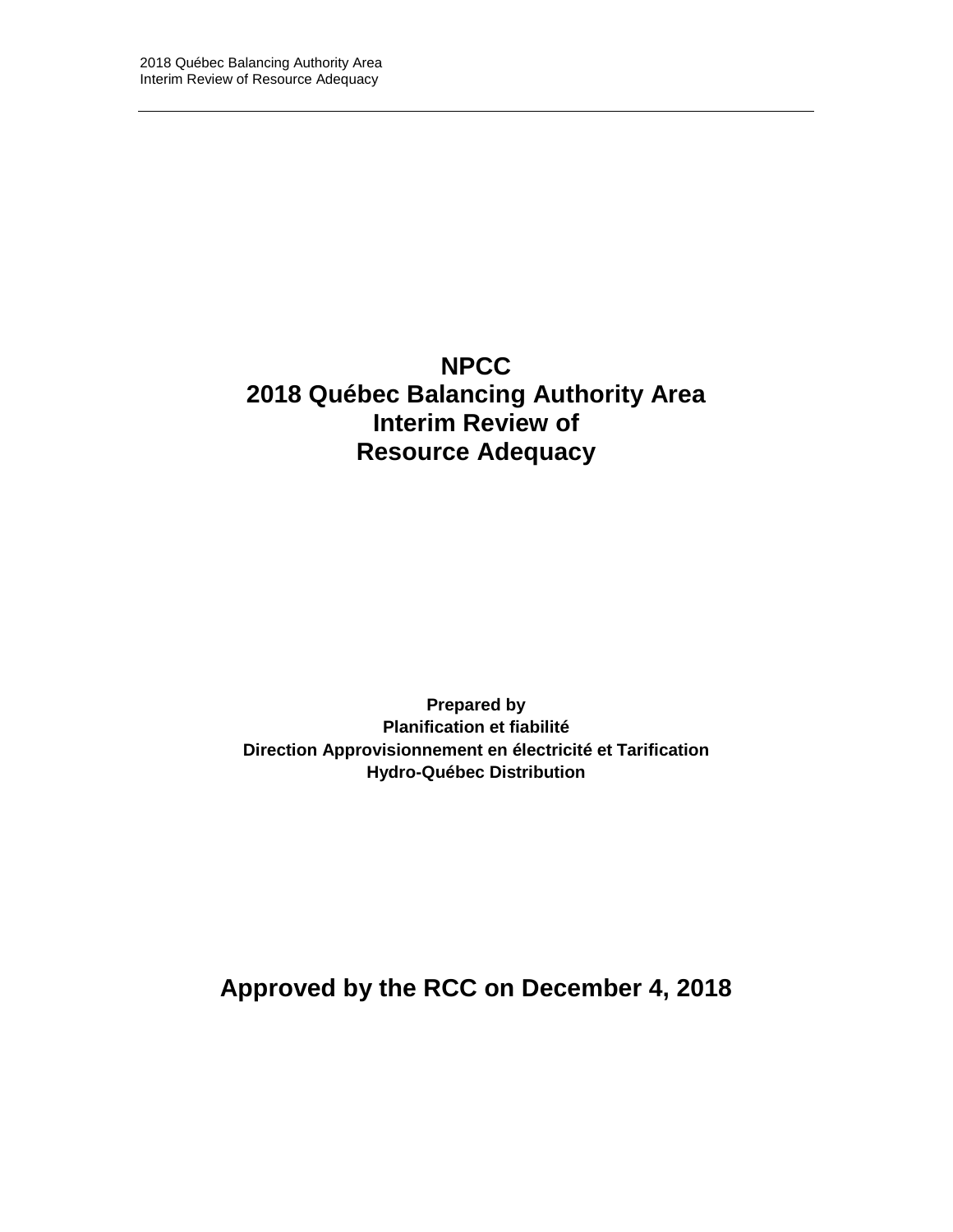This page intentionally left blank.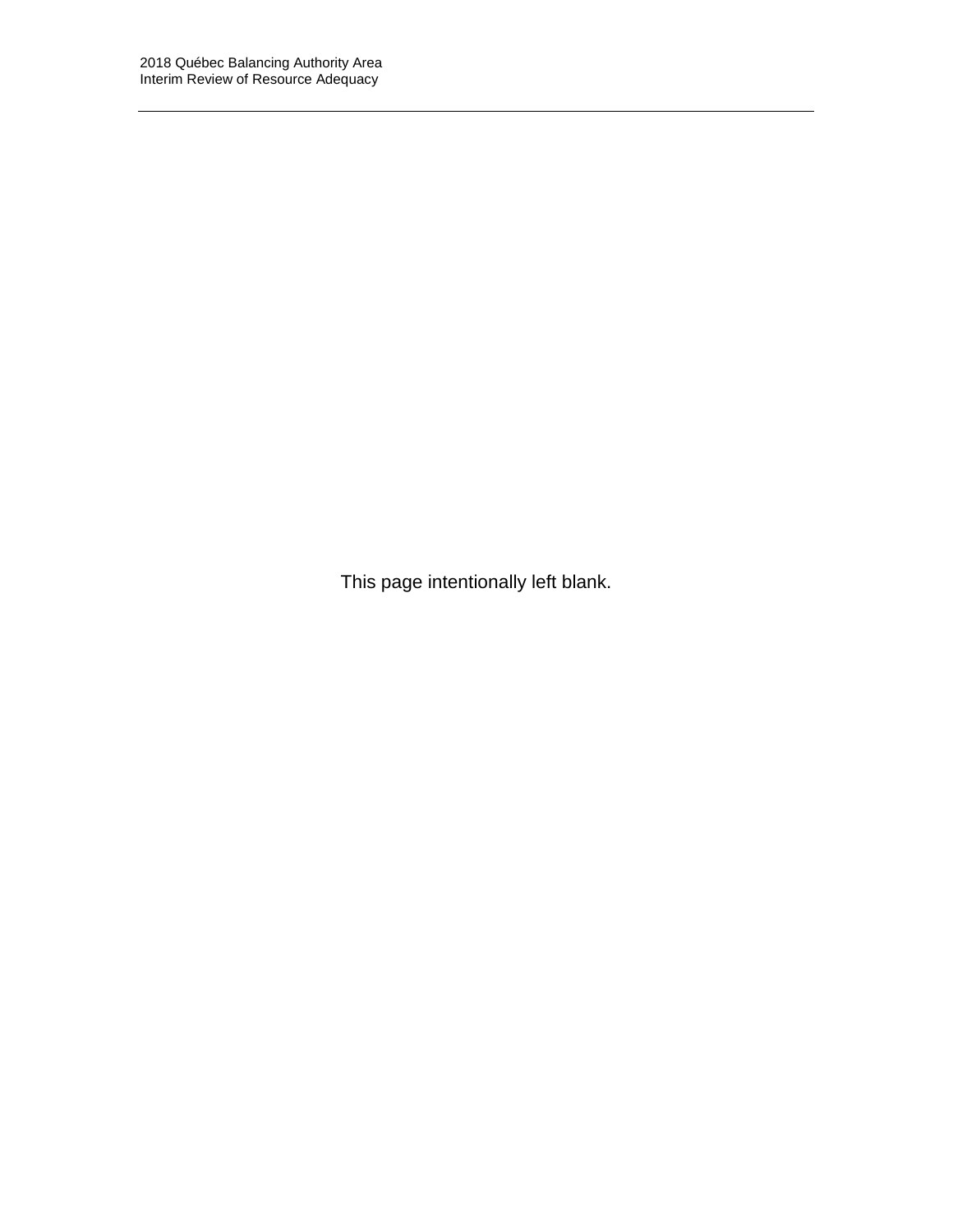## **1. EXECUTIVE SUMMARY**

The Québec Balancing Authority Area submits this assessment of resource adequacy to comply with the Reliability Assessment Program established by the Northeast Power Coordinating Council (NPCC). The guidelines for the review are specified in Appendix D of the NPCC Regional Reliability Reference Directory #1, "Guidelines for Area Review of Resource Adequacy".

This 2018 Interim Review of Resource Adequacy covers the study period from winter 2018-2019 through winter 2021-2022. Changes in assumptions since the last Comprehensive Review, and the impact of these changes on the overall reliability of the Québec electricity system, are highlighted herein.

The internal demand forecast has been revised upward since the last Comprehensive Review due mainly to an increase in the residential and the commercial sectors sales. Planned resources have been revised downward due to an adjustment in the capacity target of a new demand response program and to a reduction in some interruptible load programs.

Results of this Interim Review show that the loss of load expectation (LOLE) for the Québec area is below the NPCC reliability criterion of not more than 0.1 day per year for all years of the assessment, in the base case scenario. For the high scenario, the area would need some additional capacity for the last two years of this assessment to comply with the NPCC criterion.

| <b>Winter</b><br><b>Peak</b> | <b>Base case scenario</b><br>(days / year) | <b>High case scenario</b><br>(days / year) |
|------------------------------|--------------------------------------------|--------------------------------------------|
| 2018-2019                    | 0.000                                      | 0.011                                      |
| 2019-2020                    | 0.006                                      | 0.048                                      |
| 2020-2021                    | 0.068                                      | 0.140                                      |
| 2021-2022                    | 0.075                                      | 0.289                                      |

## **Table 1 - Summary of LOLE Results**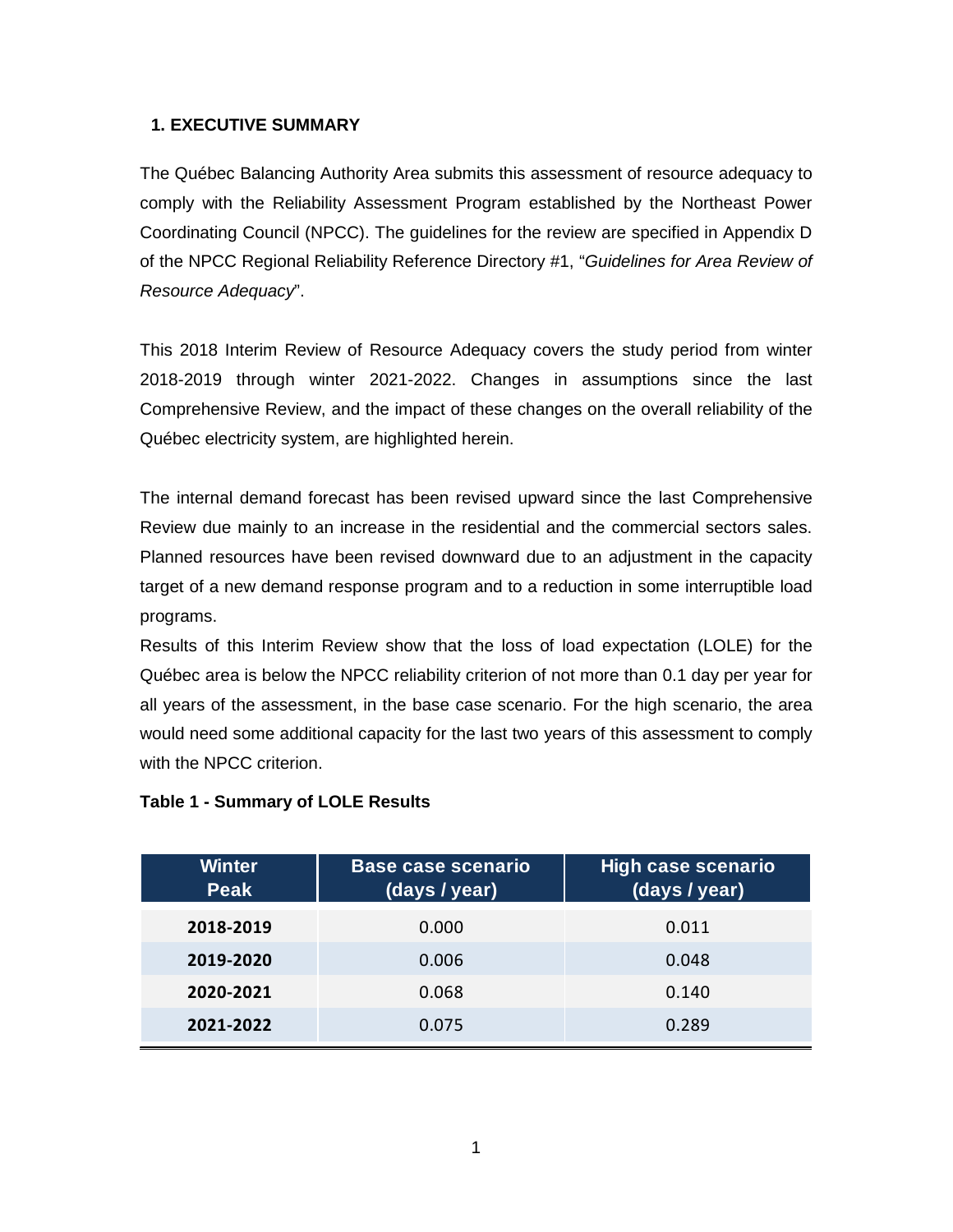#### **2. INTRODUCTION**

This Interim Review is the first update of the 2017 Québec Balancing Authority Area Comprehensive Review of Resource Adequacy approved by the Reliability Coordinating Committee (RCC) in December 2017. This review covers the period from November 2018 through October 2022. The Québec Area is a winter peaking system with the peak load generally occurring in January. Major assumptions of this review are consistent with the second update of the Hydro-Québec Distribution 2017-2026 Supply Plan, which will be filed with the Québec Energy Board on November 1<sup>st</sup>, 2018.

#### **3. ASSUMPTION CHANGES**

#### **3.1 Base Case Demand Forecast**

The Québec Area peak load forecast over the period of this review has increased in comparison to the load forecast presented in the 2017 Comprehensive Review. This growth in the load forecast is mainly attributed to an increase in sales to the residential and the commercial sectors. Table 2 below compares the peak load forecast between the two reviews.

|                            | <b>Base Case Scenario</b>     |                                        |                   |  |
|----------------------------|-------------------------------|----------------------------------------|-------------------|--|
| Winter<br>Peak             | 2018<br><b>Interim Review</b> | 2017<br>Comprehensive<br><b>Review</b> | <b>Difference</b> |  |
| 2018-2019                  | 38,740                        | 38,391                                 | 349               |  |
| 2019-2020                  | 39,120                        | 38,862                                 | 258               |  |
| 2020-2021                  | 40,304                        | 39,988                                 | 316               |  |
| 2021-2022                  | 40,601                        | 39,456 $1$                             | 1,145             |  |
| <b>Average Growth Rate</b> | 1.6%                          | 0.9%                                   |                   |  |

## **Table 2 - Base Case Load Forecast Comparison (MW)**

 $1$  : Does not include any committment on the New England Forward Capacity Market.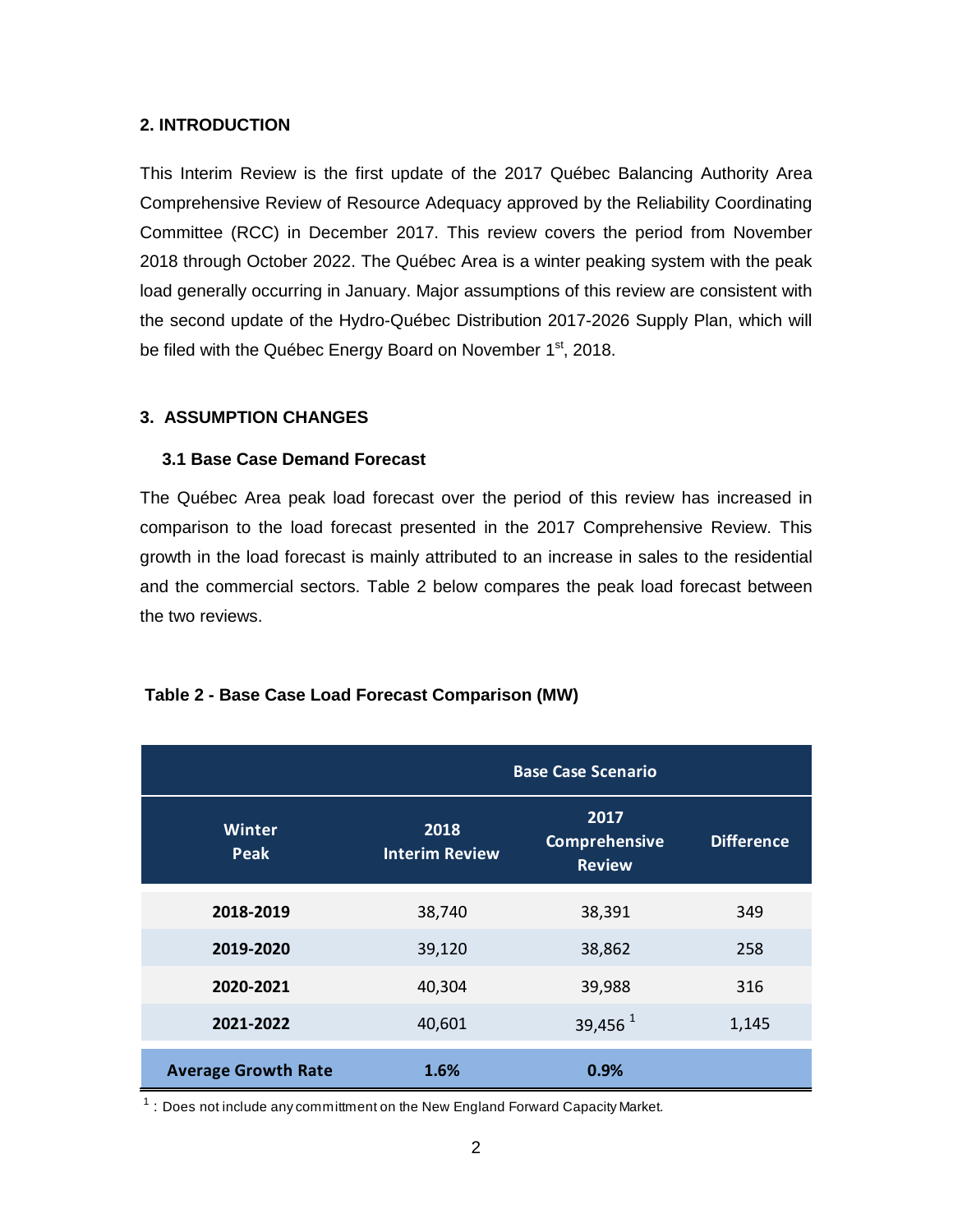**Fig.1 Comparison of Demand Forecasts** 



# **3.1.1 Load Forecast Uncertainty**

Load forecast uncertainty is derived from the load sensitivity to weather conditions and the variation of economic and demographic variables affecting the load. In this review, load forecast uncertainty has been revised downward in comparison to what was used in the last Comprehensive Review.

# **Table 3 - Load Forecast Uncertainty between the two Reviews**

The load forecast uncertainty of this review is lower in comparison to the load uncertainty in the last comprehensive review. The difference between the two reviews is explained by a lower economic forecast uncertainty. The weather uncertainty forecast remains unchanged.

| <b>Review of Resource Adequacy</b> | <b>Current year</b> | $+1$ year | +2 years | +3 years |
|------------------------------------|---------------------|-----------|----------|----------|
| 2018 Interim Review                | 4.3%                | 4.5%      | 4.6%     | 4.8%     |
| 2017 Comprehensive Review          | 4.7%                | 4.9%      | 5.1%     | 5.3%     |
| <b>Difference</b>                  | $-0.38%$            | $-0.35%$  | $-0.46%$ | $-0.47%$ |
|                                    |                     |           |          |          |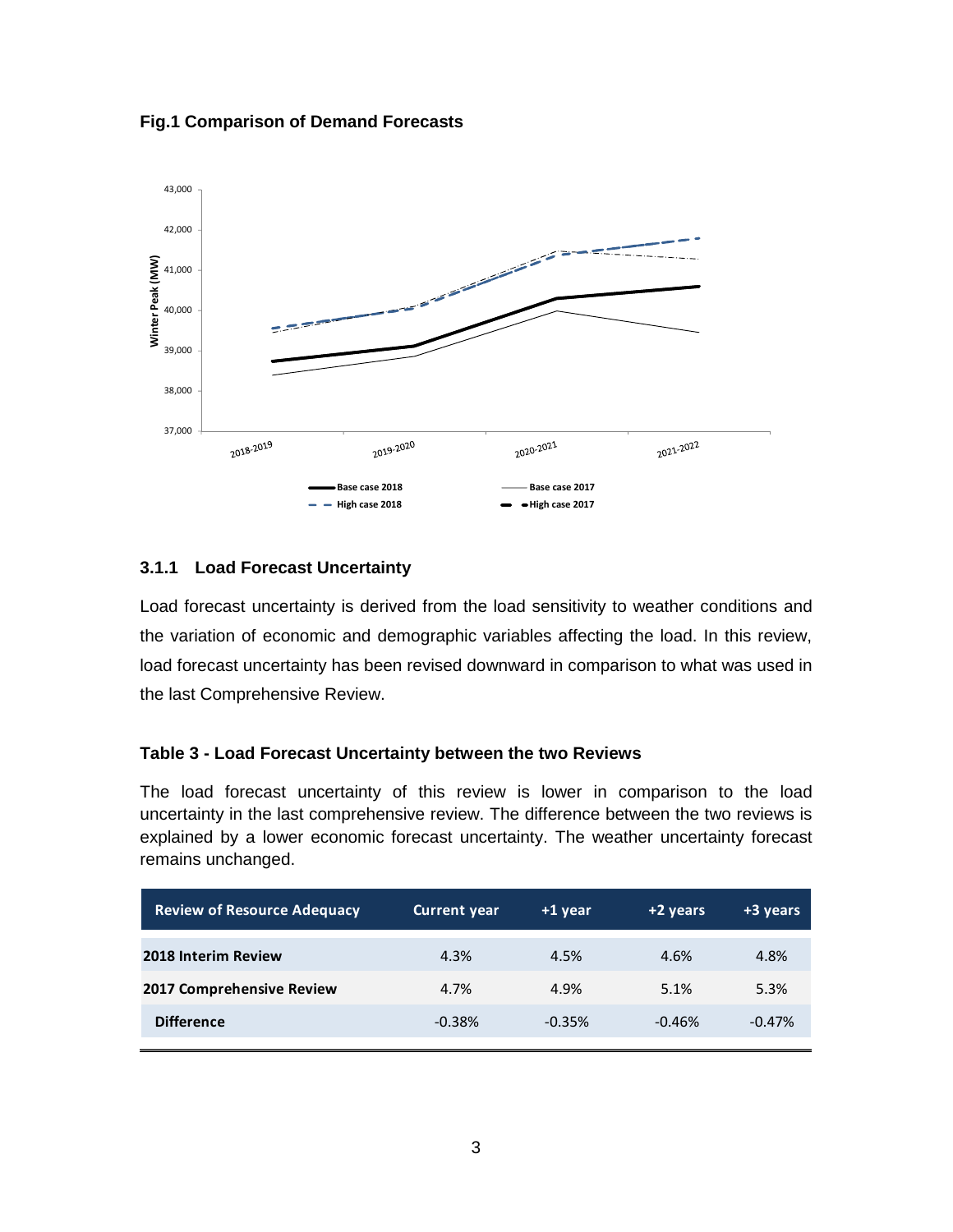# **3.2 High Case Demand Forecast**

The high case load forecast levels presented in Table 4 have a 10% probability of being exceeded. When simulating LOLE for the high case scenario, the load forecast uncertainty is limited to weather conditions.

|                            | <b>High Case Scenario</b>     |                                        |                   |  |
|----------------------------|-------------------------------|----------------------------------------|-------------------|--|
| <b>Winter</b><br>Peak      | 2018<br><b>Interim Review</b> | 2017<br>Comprehensive<br><b>Review</b> | <b>Difference</b> |  |
| 2018-2019                  | 39,558                        | 39,453                                 | 105               |  |
| 2019-2020                  | 40,055                        | 40,107                                 | $-52$             |  |
| 2020-2021                  | 41,374                        | 41,478                                 | $-104$            |  |
| 2021-2022                  | 41,798                        | 41,279                                 | 519               |  |
| <b>Average Growth Rate</b> | 1.8%                          | 1.5%                                   |                   |  |

# **Table 4 - High Case Load Forecast Comparison (MW)**

## **3.3 PLANNED RESOURCES**

In this review, planned resources are consistent with the most recent available capacity data updates for the area. Planned resources have been revised downward since the last Comprehensive Review. The differences in planned resources are mainly explained by a reduction in:

- the expected capacity of some interruptible load programs (about -70 MW );
- the new demand response program (-70 MW to -150 MW);
- available hydro capacity (-50 MW).

**Table 5 - Planned Resources Comparison (MW)**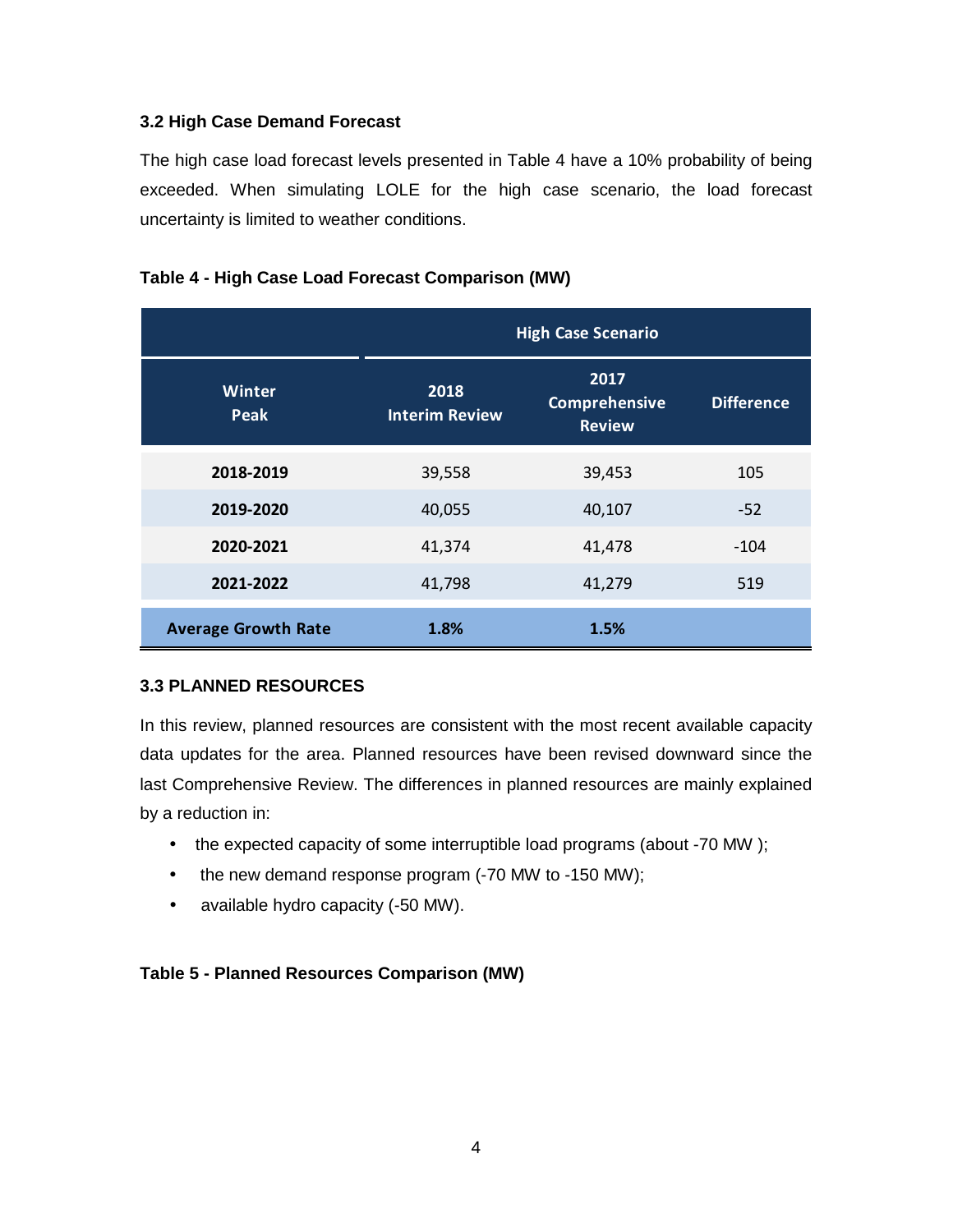| <b>Winter</b><br>Peak | 2018 Interim Review | 2017 Comprehensive<br><b>Review</b> | <b>Difference</b> |
|-----------------------|---------------------|-------------------------------------|-------------------|
| 2018-2019             | 45,904              | 45,980                              | -76               |
| 2019-2020             | 45,834              | 46,114                              | $-279$            |
| 2020-2021             | 46,214              | 46,431                              | $-218$            |
| 2021-2022             | 46,226              | 46,331                              | -105              |

#### **4. LOLE RESULTS**

#### **4.1 Base Case Demand Scenario**

Results shown in Table 6 indicate that the Québec Area will meet the NPCC resource adequacy criterion that requires a loss of load expectation value not more than 0.1 day per year (or one day per ten years) for all the years covered by this review. In comparison to the LOLE values of the last Comprehensive Review, these values are higher due to an increase in load forecast and a reduction in available resources compared to the last review.

## **Table 6 - Planned Reserve and LOLE Results**

|                              | <b>Planned Reserve</b><br>(MW)                                          |       | <b>LOLE</b><br>(Day / year)   |                                        |
|------------------------------|-------------------------------------------------------------------------|-------|-------------------------------|----------------------------------------|
| <b>Winter</b><br><b>Peak</b> | 2017<br>2018<br>Comprehensive<br><b>Interim Review</b><br><b>Review</b> |       | 2018<br><b>Interim Review</b> | 2017<br>Comprehensive<br><b>Review</b> |
| 2018 / 2019                  | 7,164                                                                   | 7,589 | 0.000                         | 0.000                                  |
| 2019 / 2020                  | 6,715                                                                   | 7,252 | 0.006                         | 0.001                                  |
| 2020 / 2021                  | 5,910                                                                   | 6,444 | 0.068                         | 0.055                                  |
| 2021 / 2022                  | 5,625                                                                   | 6,875 | 0.075                         | 0.019                                  |

The Québec Balancing Authority Reference Reserve Margin is determined by using the NPCC resource adequacy LOLE criterion. For this review, results show that the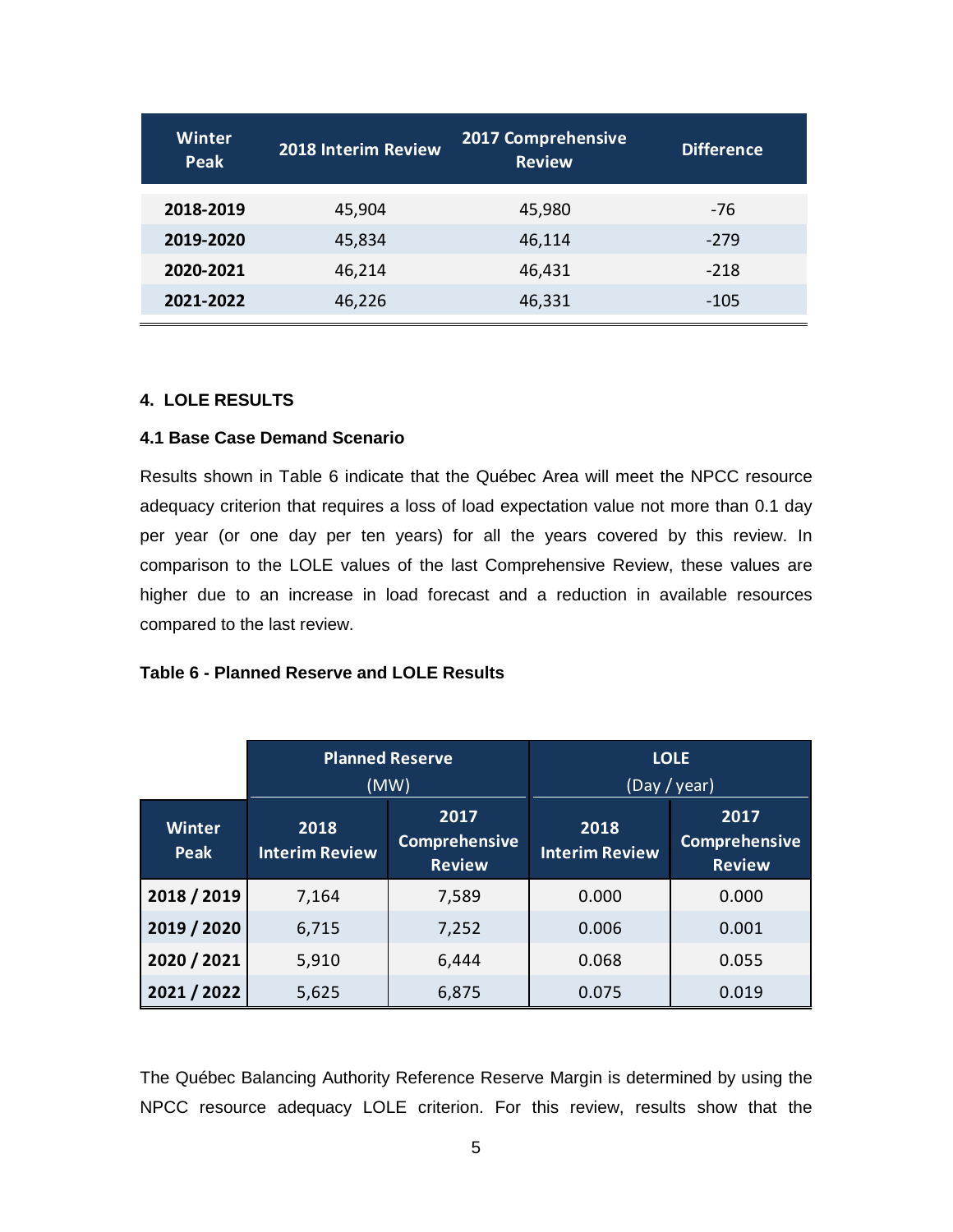Required Reserve Margins of the Québec Area range from 12.8 percent for the 2018- 2019 winter period to 13.1 percent for the winter 2021-2022 period. These Reference Reserve Margins are similar to those presented in the 2017 Comprehensive Review.

|                              | <b>Required Reserve (MW)</b>  |                                        | <b>Reference Reserve (%)</b>  |                                        |                            |
|------------------------------|-------------------------------|----------------------------------------|-------------------------------|----------------------------------------|----------------------------|
| <b>Winter</b><br><b>Peak</b> | 2018 Interim<br><b>Review</b> | 2017<br>Comprehensive<br><b>Review</b> | 2018 Interim<br><b>Review</b> | 2017<br>Comprehensive<br><b>Review</b> | <b>LOLE</b><br>(Days/year) |
| 2018/2019                    | 4,970                         | 4.944                                  | 12.8%                         | 12.9%                                  | 0.100                      |
| 2019/2020                    | 4,950                         | 5,037                                  | 12.7%                         | 13.0%                                  | 0.100                      |
| 2020/2021                    | 5,235                         | 5,284                                  | 13.0%                         | 13.2%                                  | 0.100                      |
| 2021/2022                    | 5,300                         | 5,275                                  | 13.1%                         | 13.4%                                  | 0.100                      |

**Table 7 - Required Reserve Margins at NPCC Criterion (LOLE = 0.1 days/year)** 

# **4.2 High Case Demand Scenario**

Results shown in Table 8 indicate that in the high case demand scenario, the Québec Area would need additional capacity for the last two years of this assessment to comply with the NPCC criterion.

# **Table 8 – Planned reserve and LOLE - High Case Demand Forecast**

|                              | <b>Planned Reserve</b><br>(MW)                                                 |       | <b>LOLE</b><br>(Day / year)   |                                               |
|------------------------------|--------------------------------------------------------------------------------|-------|-------------------------------|-----------------------------------------------|
| <b>Winter</b><br><b>Peak</b> | 2017<br>2018 Interim<br><b>Comprehensive</b><br><b>Review</b><br><b>Review</b> |       | 2018 Interim<br><b>Review</b> | 2017<br><b>Comprehensive</b><br><b>Review</b> |
| 2018/2019                    | 6,189                                                                          | 6,526 | 0.011                         | 0.003                                         |
| 2019/2020                    | 5,770                                                                          | 6,006 | 0.048                         | 0.027                                         |
| 2020/2021                    | 4,831                                                                          | 4,954 | 0.140                         | 0.109                                         |
| 2021/2022                    | 4,418                                                                          | 5,052 | 0.289                         | 0.095                                         |